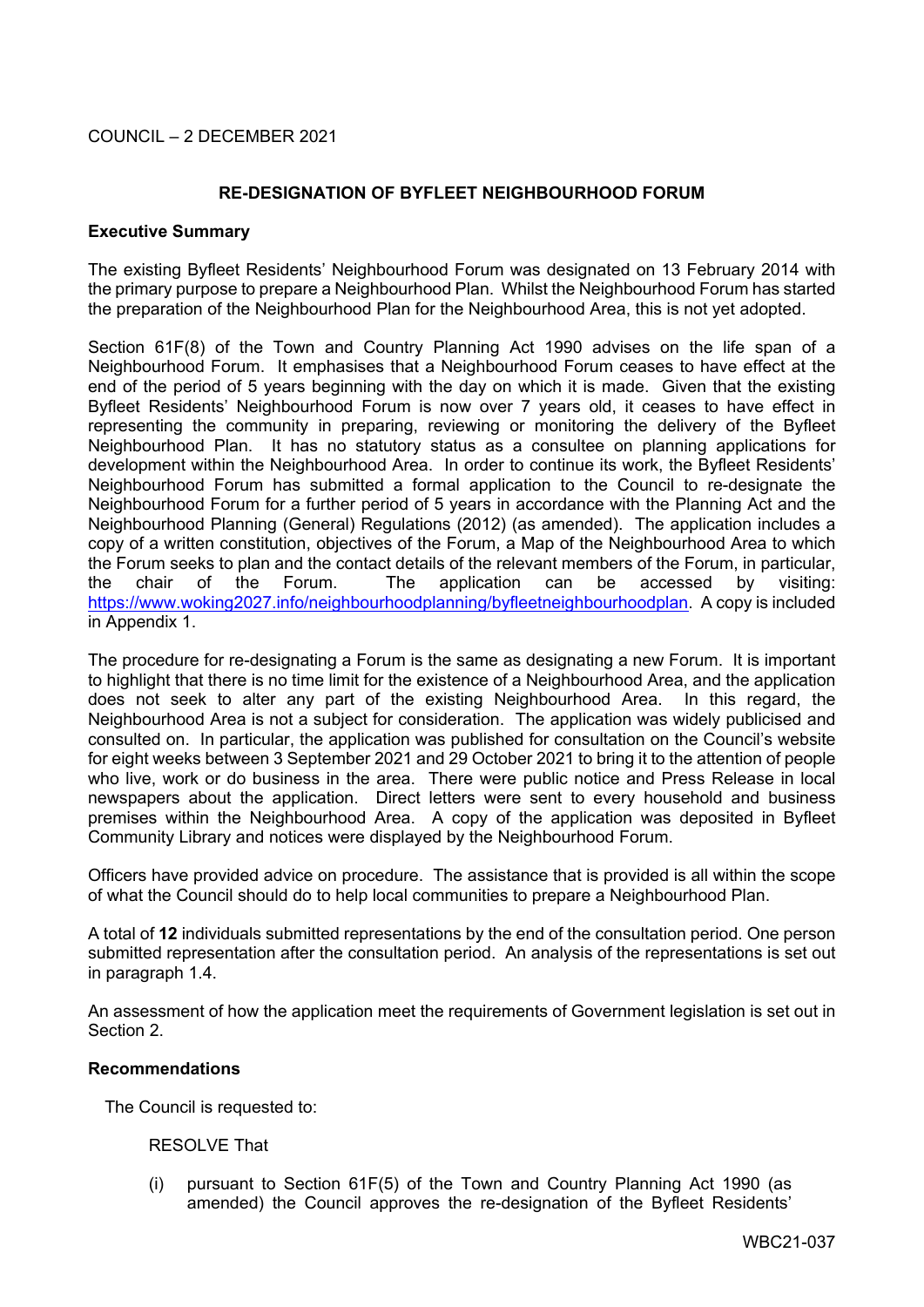Neighbourhood Forum for a further period of 5 years for the purposes of supporting the future preparation of the Byfleet Neighbourhood Plan and to ensure the effective delivery of its requirements; and

(ii) the effective date for the re-designation of the Byfleet Neighbourhood Forum should be the date of the Council's decision on the application, in this regard, 2 December 2021.

The Council has the authority to determine the recommendations set out above.

## **Background Papers:**

- The Neighbourhood Planning (General) Regulations 2012 (as amended).
- The Town and Country Planning Act 1990 (as amended).

| <b>Reporting Person:</b> | Giorgio Framalicco, Director of Planning<br>Email: giorgio.framalicco@woking.gov.uk, Extn: 3440      |
|--------------------------|------------------------------------------------------------------------------------------------------|
| <b>Contact Person:</b>   | Ernest Amoako, Planning Policy Manager<br>Email: ernest.amoako@woking.gov.uk, Extn: 3427             |
| <b>Portfolio Holder:</b> | <b>Councillor Gary Elson</b><br>Email: cllrgary.elson@woking.gov.uk                                  |
|                          | <b>Shadow Portfolio Holder:</b> Councillor Deborah Hughes<br>Email: cllrdeborah.hughes@woking.gov.uk |
| <b>Date Published:</b>   | 24 November 2021                                                                                     |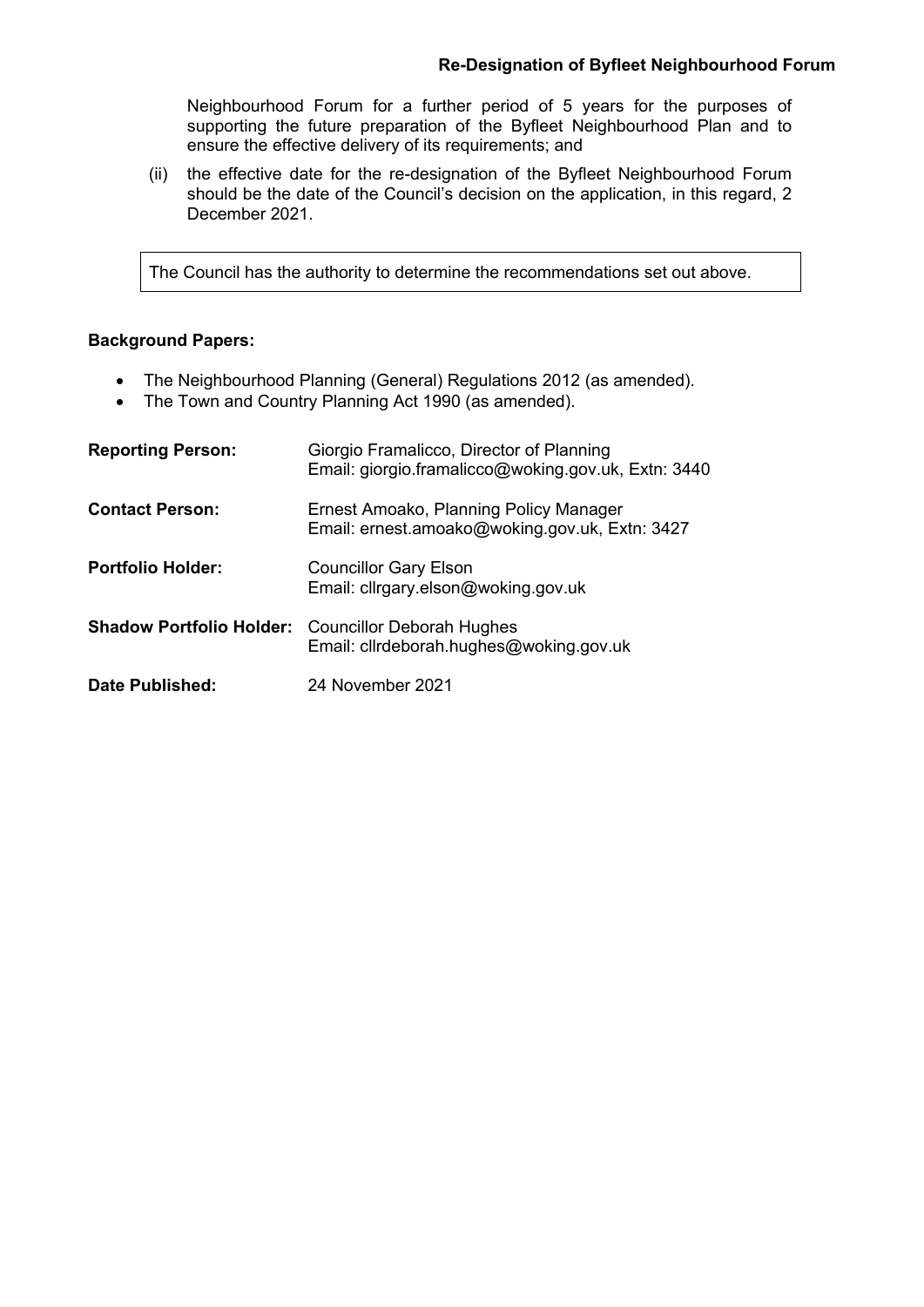## **1.0 Introduction**

- 1.1 Section 61F(8) of the Town and Country Planning Act 1990 (Act) sets the time limit for the life of a Neighbourhood Forum. It advises that a Neighbourhood Forum ceases to have effect at the end of the period of 5 years beginning with the day on which it is made. The existing Byfleet Residents' Neighbourhood Forum was designated in February 2014. It is over 5 years old and ceased to have effect from February 2019. The existing Neighbourhood Forum has submitted an application to re-designate the Neighbourhood Forum for a further period of 5 years. This is in line with the requirements of the Planning Act. The Council has a duty to consider the application in the same manner as it would have done for a new application. The application has to satisfy the tests set out in Section 61F(5) of the Town and Country Planning Act 1990 to be approved.
- 1.2 The Act prescribes the list of requirements against which the application should be determined. The application has to be published for at least 6 weeks to give local residents the opportunity to comment on it. The Forum should comprise at least 21 members who live and or work or do business in the Neighbourhood Area. The Forum should be inclusive and representative of the general characteristics of the community. The Forum should have a name, contact details of its leaders and a constitution.
- 1.3 The application was published for eight weeks consultation between 3 September 2021 and 29 October 2021. It was widely publicised as set out in the Executive Summary. The length of time during which the application was publicised and the means of publicising it were all in line with the requirements of the Act and the Council's Statement of Community Involvement. Due to the COVID 19 pandemic and associated advice on social distancing, the application was published for a period of eight weeks instead of the usual six weeks.
- 1.4 A total of 12 individuals submitted representations by the end of the consultation period. 11 of them were expressively supportive of the application to designate the Neighbourhood Forum. One person submitted comments on a number of issues, in particular, on the consultation process and a range of matters that are unrelated to the application. There was one representation about the protection of the fire station that was submitted after the consultation period. As can be seen from this analysis, there has been an overwhelming support for the application by those people who made representations. Copies of the representations can be inspected by an arrangement with the Planning Policy Team.
- 1.5 It is stressed that there is already a designated Byfleet Neighbourhood Area. The application is not seeking to alter the Neighbourhood Area.

### **2.0 Assessments of the application against the requirements of the Neighbourhood Planning (General) Regulations 2012 (as amended) and the Localism Act 2011**.

- 2.1 The Town and Country Planning Act 1990 (as amended) sets out a list of requirements against which an application for the designation of a Neighbourhood Forum should be determined. A local authority may designate a body as a Neighbourhood Forum if it is satisfied that it meets the following conditions:
	- it is established for the express purpose of promoting or improving the social, economic and environmental well-being of an area that consists of or includes the Neighbourhood Area concerned;
	- its membership is open to:
		- o individuals who live in the neighbourhood area concerned;
		- $\circ$  individuals who work there (whether for businesses carried on there or otherwise) and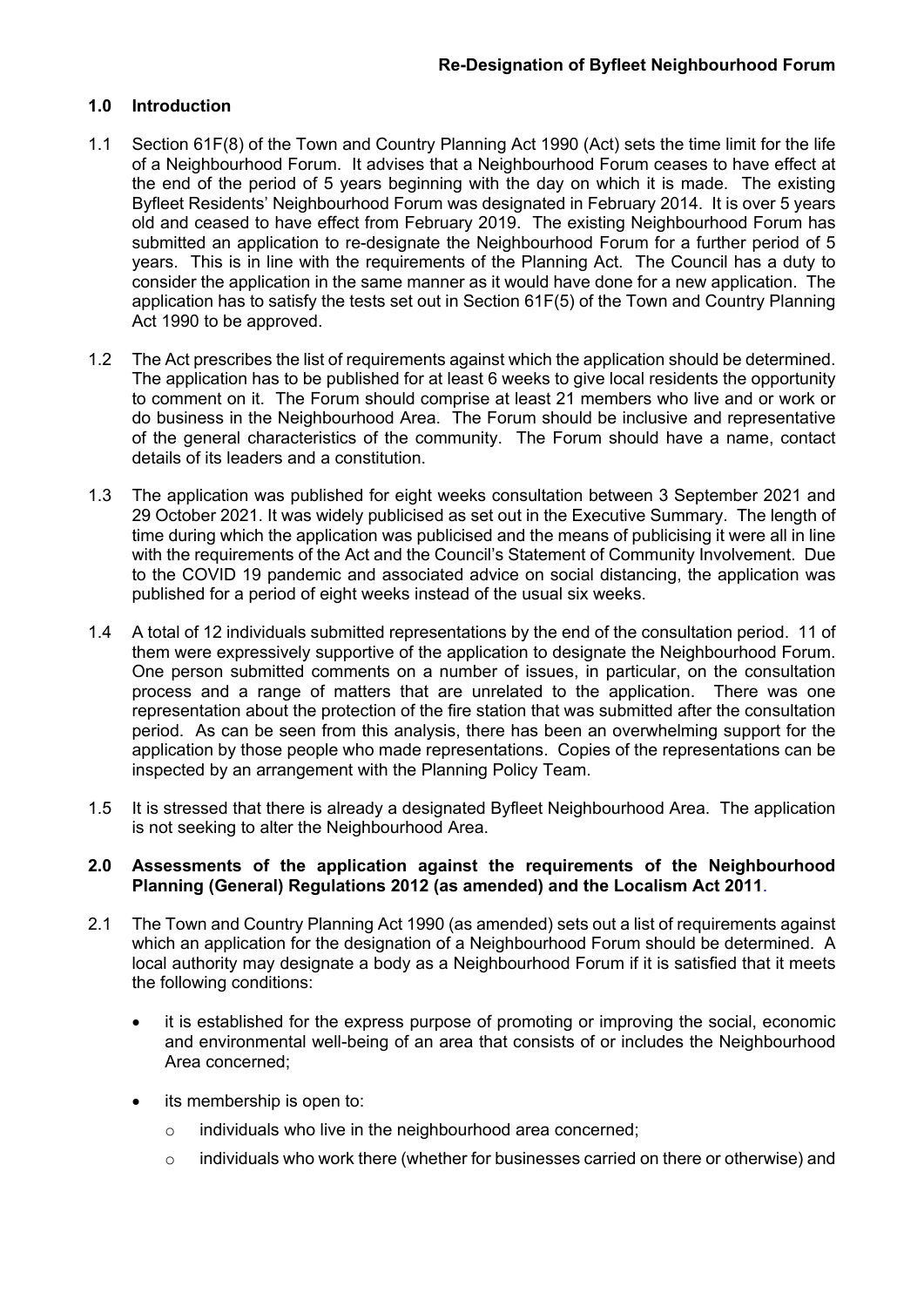- o individuals who are elected members of the district and/or County councils any of whose area falls within the neighbourhood area concerned;
- its membership includes a minimum of 21 individuals each of whom:
	- o lives in the neighbourhood area concerned;
	- o work there;
	- $\circ$  is an elected member of the district or county any of whose area falls within the neighbourhood area concerned;
- it has a written constitution;
- such other conditions as may be prescribed.
- 2.2 The Council should also have regard to whether the membership of the Forum is drawn from different places in the Neighbourhood Area concerned and its purpose reflects the general character of the area when determining an application to designate a Neighbourhood Forum.
- 2.3 Officers are satisfied that the Byfleet Residents' Neighbourhood Forum re-designation application submitted by the existing Byfleet Residents' Neighbourhood Forum broadly covers the above requirements. How it seeks to do so is addressed below.
- 2.4 **Appendix 1** of the report contains the application, within which is a constitution of the proposed Byfleet Residents' Neighbourhood Forum. Section 1 of the constitution sets out the objectives of the Forum. It explicitly seeks to promote the social, economic and environmental well-being of residents of the Neighbourhood Area. It also seeks to foster community spirit and encourage civic pride. There is no reason to doubt this intent.
- 2.5 The proposed Neighbourhood Forum comprises over 21 members who live and or work in the designated Neighbourhood Area. As at July 2021, there were about 623 members of the Forum. The membership of the Forum include local Ward councillors and a County Divisional Councillor. The formation of the Forum had been opened on a voluntary basis to anyone who lives or works in the area and wished to join. Membership of the Forum is also drawn from different segments in the Neighbourhood Area (see Section 2 of the Constitution). The Neighbourhood Area is divided into north, east and west. The membership of the Forum is broadly spread across these areas with slightly less of the members residing in the north. Based on the information provided, there is a reasonable spread of membership across the Neighbourhood Area. There is a good balance of female and male members. Given the composition and character of the proposed Neighbourhood Forum, Officers are satisfied that the application satisfies the requirements of the Act and the Regulations.
- 2.6 The application includes a constitution for the Neighbourhood Forum, which covers the following:
	- Objectives of the Forum;
	- Membership;
	- Committee;
	- Finance;
	- Neighbourhood Development Plan;
	- General policies and principles;
	- How alterations to the Constitution will be carried out; and
	- How the Forum may be dissolved.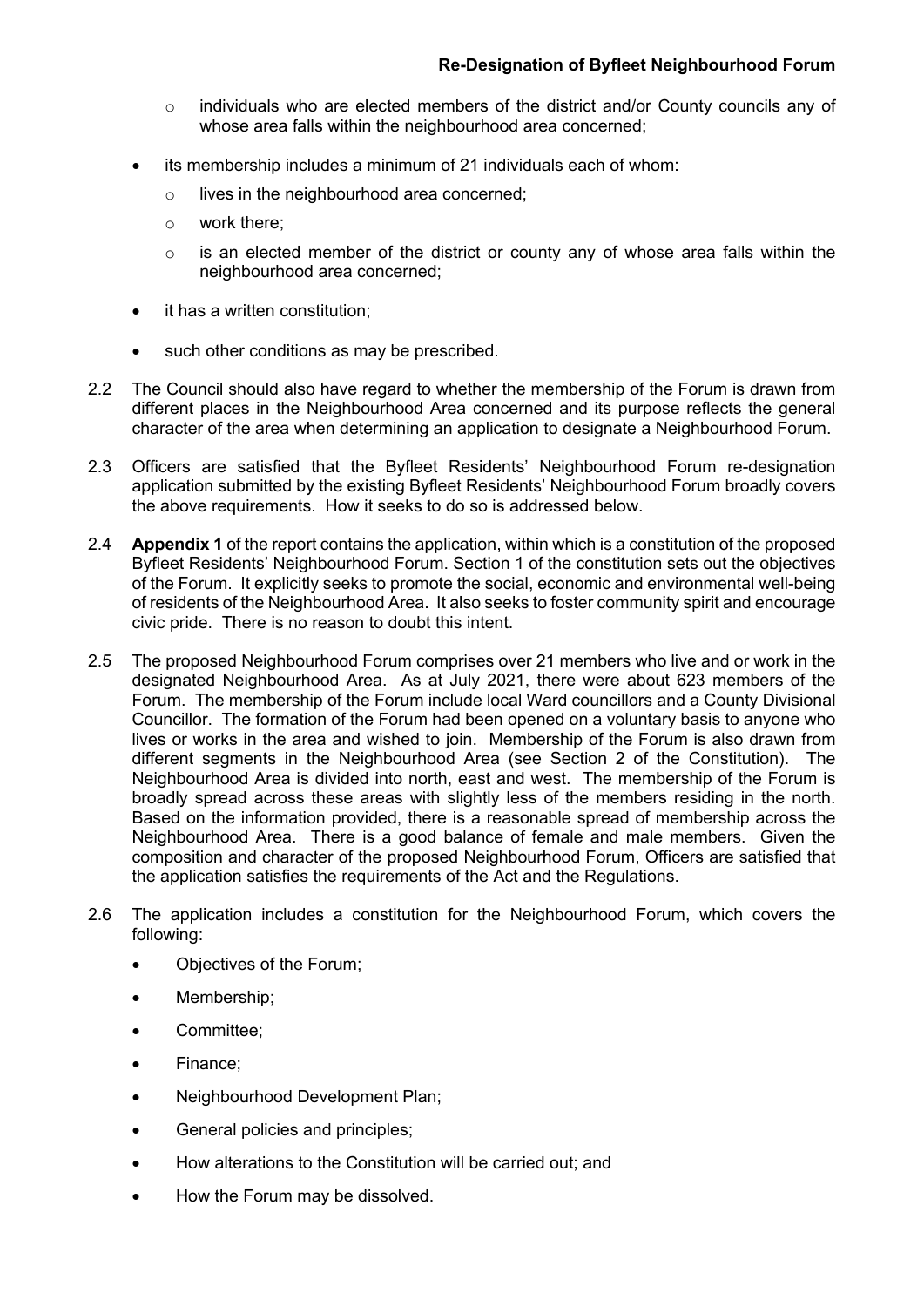- 2.7 The Constitution provides a clear objective to improve the well-being of the people in the area. It covers how the Forum will manage its activities and provides a useful basis for holding it to account.
- 2.8 Officers are not aware of any other prescribed conditions that should be taken into account in determining the application.
- 2.9 Based on the above assessment, Officers are satisfied that the requirements of the Act, in particular, of Section 61F(5), and the Regulations have been met by the application. Consequently, the Council is requested to resolve to re-designate the Byfleet Residents' Neighbourhood Forum to take effect from the date of the Council's decision, in this case 2 December 2021 for a further period of 5 years

## **3.0 Conclusion**

- 3.1 Neighbourhood planning is another layer of plan making being actively promoted by Government through the Localism Act. It is part of the Government's overall agenda to devolve decision making to local communities. The Core Strategy offers an in-principle support to it and Officers have been supporting local communities about how this could be taken forward. The Council has recently approved a number of applications to re-designate a Neighbourhood Forum. There is precedence to guide Members in the decision making process.
- 3.2 The work of the Neighbourhood Forum is fundamental to the preparation and review of the Neighbourhood Plan. Given that the Byfleet Neighbourhood Area is yet to have an adopted Neighbourhood Plan, and the Forum continue to have an ambition to prepare one, the reconstituted Neighbourhood Forum could continue to have a vital role for making sure that the Plan is progressed to adoption and for ensuring that development proposals in the Neighbourhood Area are determined in accordance with the Neighbourhood Plan. The existing Byfleet Residents' Neighbourhood Forum has submitted an application to re-designate the Neighbourhood Forum in order to be able to legitimately continue its activities in the Neighbourhood Area. Officers are satisfied that the proposed Neighbourhood Forum application meet the requirements of Government legislation and should be approved.

# **4.0 Corporate Strategy**

4.1 The re-designation of the Neighbourhood Forum and the preparation of the future Neighbourhood Plan would support the objectives of the Corporate Plan. It would empower the residents of Byfleet Neighbourhood Area to work together and in partnership with the Council to shape development in the area. This would help create a sense of place that the community would choose to live and work.

## **5.0 Implications**

## Finance and Risk

5.1 There is no perceived significant financial implications as a result of the re-designation of the Neighbourhood Forum. There is a risk of a legal challenge if the Council failed to determine the application without clear reasons for doing so.

## Equalities and Human Resources

6.1 There will be on-going staff resources to provide advice to the Neighbourhood Forum. This will be met from existing staff resources and budget. There are no equalities implications as a result of this report.